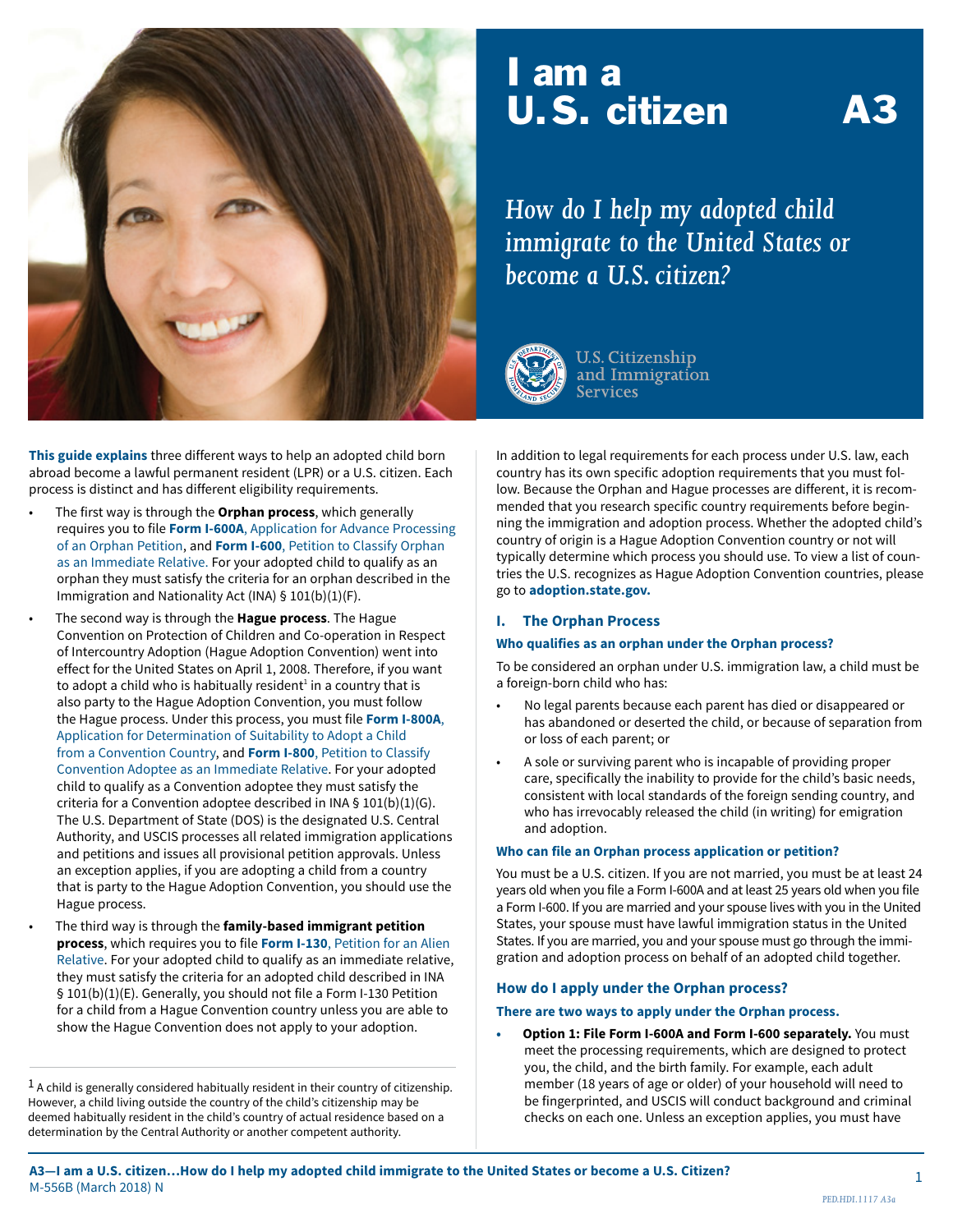a home study prepared by someone who is authorized under DOS regulations and local law to conduct home studies. What often takes the most time is getting your home study, obtaining personal documents, and completing background and criminal checks. Option 1 allows you to complete these steps early by filing Form I-600A first.

- 1. Step one is to file Form I-600A. The Form I-600A focuses on your suitability and eligibility as adoptive parent(s). USCIS cannot approve your Form I-600A until you submit the home study. If you did not submit a home study along with the Form I-600A, you have up to one year after filing to submit the home study. After USCIS approves the Form I-600A and you identify a child for adoption, you are ready to begin the next step.
- 2. The second step is to file Form I-600, which focuses on whether the child qualifies as an orphan under U.S. immigration law. Unless an exception applies, you must submit evidence with the Form I-600 that you are working with a primary provider. The primary provider must be an accredited or approved adoption service provider authorized by DOS. You may not file a Form I-600 for a child who is already in the United States unless the child is in parole status and has not been adopted in the United States.

Depending on whether you live in the United States or abroad, you may have different filing options. You may file Form I-600 with USCIS or with DOS at a U.S. Embassy or Consulate. If you live in the United States and plan to travel abroad to file the Form I-600 in the child's country, you must have an approved Form I-600A to file your Form I-600 with the appropriate U.S. Embassy, Consulate or USCIS international field office. Please visit *Filing Instructions for Form I-600, Petition to Classify Orphan as an Immediate Relative*, on the USCIS website for specific information regarding filing [options](http://www.uscis.gov/forms/filing-instructions-form-i-600-petition-classify-orphan-immediate-relative).

An orphan determination must be conducted in every orphan case to confirm the child's eligibility for orphan status. Depending on where you file, either USCIS (if present in the child's country) or DOS will conduct the orphan determination.

Once your Form I-600 petition is approved and orphan determination is completed, you can apply for an immigrant visa with DOS to permit your child to travel to the United States.

• **Option 2: File Form I-600 together with evidence for Form I-600A**: If you have identified the child you want to adopt but have not filed a Form I-600A yet, you may request that USCIS make both determinations—your suitability and eligibility as an adoptive parent and whether the child qualifies as an orphan—at the same time. To do so, file just the Form I-600 petition and supporting documents, along with all required documents to support Form I-600A. This is also referred to as a "combo filing."

If USCIS approves your "combo" filed Form I-600, it means you have been found suitable and eligible to adopt an orphan and it has been determined that the child qualifies as an orphan. Either USCIS or DOS will review and confirm the child's eligibility for orphan status. Note that this consolidated filing process will not shorten the time it takes to adjudicate your suitability and eligibility and determine the child's eligibility. Also the child you wish to adopt usually must remain abroad for the duration of the adjudication. Therefore, if you have not yet been matched with a child, it is recommended that you consider filing a Form I-600A application first (see Option 1) and wait for it to be approved before you travel.

Filing instructions and forms are available on our website at **[uscis.gov.](http://www.uscis.gov)**

For additional information on primary providers visit the DOS website at **[adoptions.state.gov](http://www.adoptions.state.gov)**.

#### **How old can a child be under the Orphan process?**

You generally must file Form I-600 before the child's 16th birthday. The adoption can occur after the child's 16th birthday, but only if you filed the Form I-600 before that day. Generally, the official filing date is the date USCIS receives your Form I-600 with the proper fee (if any) and original signature.

- **Sibling Exception:** You may file a Form I-600 after the child's 16th birthday, but before the child's 18th birthday only if the orphan is the birth sibling of another foreign born child who has immigrated (or will immigrate) based on an adoption by the same adoptive parent(s). If the other sibling immigrates as an orphan, then the Form I-600 for the other sibling must have been filed before that sibling's 16th birthday. If the other sibling immigrates as an adopted child under INA 101(b)(1)(E), rather than as an orphan, the actual adoption must have occurred before that sibling's 16th birthday.
- **Form I-600A Filed When a Child is 15 Years of Age:** If you filed your Form I-600A after the child's 15th birthday, but before the child's 16th birthday, USCIS will deem the Form I-600A filing date to be the Form I-600 filing date provided both of these requirements were met:
	- Form I-600A was filed after the child's 15th birthday, but before the child's 16th birthday (or, if applicable, after the child's 17th birthday, but before the child's 18th birthday); **and**
	- o Form I-600 is filed not more than 180 days after initial approval of Form I-600A.

### **What happens after the Form I-600 is approved?**

After the Form I-600 petition is approved by either USCIS or the U.S. Embassy or Consulate **and** a favorable orphan determination is completed, you can apply for your child's immigrant visa. If eligible, DOS will issue the proper visa to enable your child to travel to the United States.

- **IR-3 visa**: Generally, your child will automatically become a U.S. citizen when admitted to the United States with an IR-3 immigrant visa, provided that the child will reside in the United States in your legal and physical custody before reaching the age of 18. An IR-3 immigrant visa is generally issued if: (1) at least one of the adoptive parents personally saw or observed the orphan before or during the adoption proceedings abroad and (2) you (and your spouse if married) obtained a final adoption abroad. If eligible, the child should automatically receive a Certificate of Citizenship in the mail.
- **IR-4 visa**: Generally, a child admitted with an IR-4 visa will acquire U.S. citizenship once the adoptive parents complete the adoption in the United States, provided that the child resides in the United States in the legal and physical custody of the adoptive parent(s) before reaching the age of 18. When the child is admitted to the United States, the child will be mailed a Permanent Resident Card. An IR-4 immigrant visa is generally issued if: (1) neither parent has seen or observed the child before or during the adoption proceedings, (2) you will complete the final adoption in the United States, (3) only one parent of a married couple adopted the child, or (4) the child is admitted to the U.S. on or after their 18th birthday.

If the child later meets the conditions under INA § 320, including finalizing the adoption, the child will automatically acquire U.S. citizenship. You can apply for a Certificate of Citizenship for your child by filing a **Form N-600**[, Application for Certificate of Citizenship](http://www.uscis.gov/n-600), with fee. If the child is over 18 years old when they are admitted to the United States or is otherwise not eligible for automatic U.S. citizenship, the child may apply for U.S. citizenship by filing **[Form](http://www.uscis.gov/n-400)  N-400**[, Application for Naturalization,](http://www.uscis.gov/n-400) with fee when they are eligible. For additional information about the Form N-400 naturalization process and eligibility requirements, please visit the [Citizenship](http://www.uscis.gov/us-citizenship/citizenship-through-naturalization)  [Through Naturalization](http://www.uscis.gov/us-citizenship/citizenship-through-naturalization) page on our website.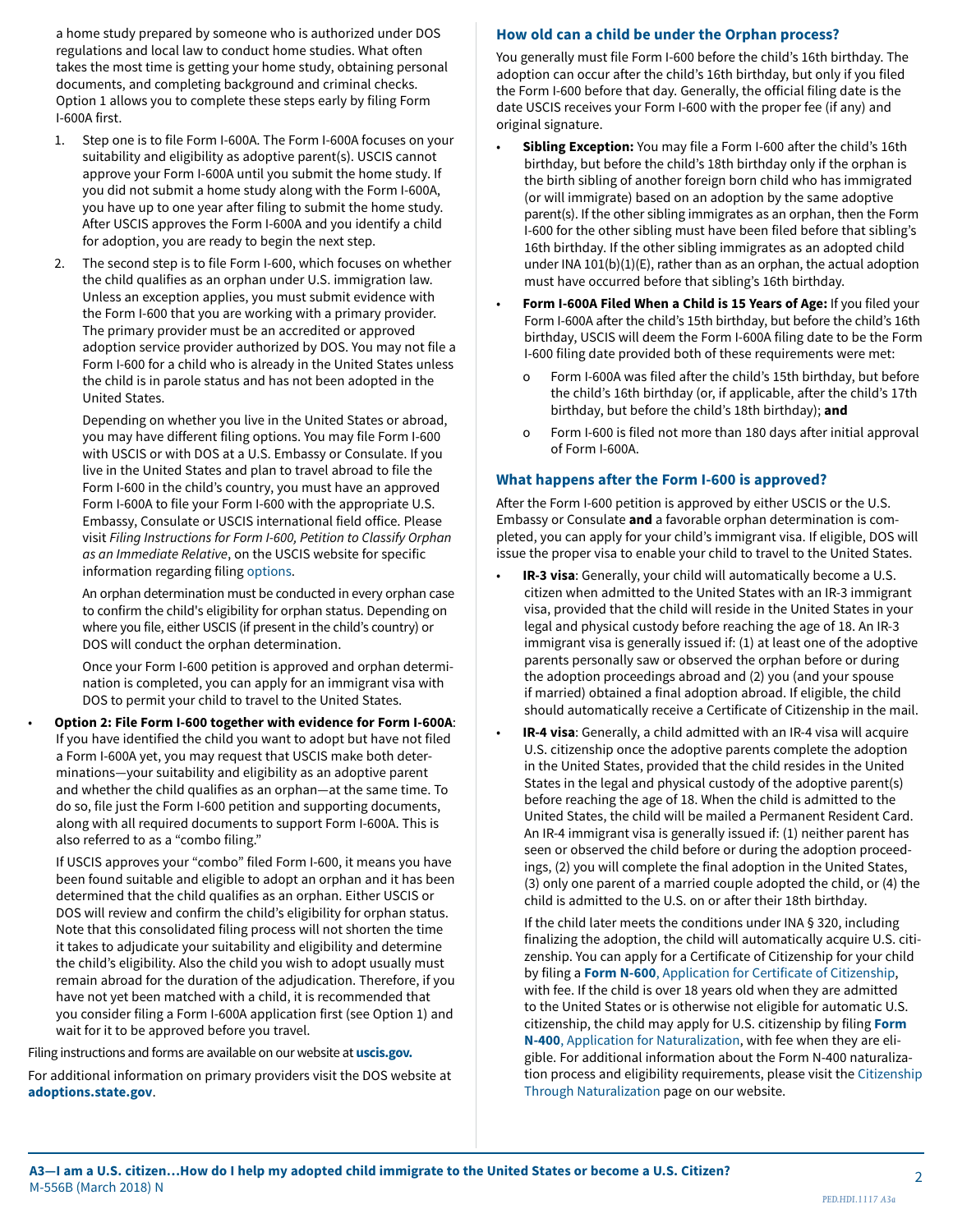For more information about the Orphan process, go to **[uscis.gov/adoption](http://www.uscis.gov/adoption)** or call the National Benefits Center (NBC) Adoptions Center at 877-424-8374 (domestic callers) or 913-275-5480 (international callers).

#### **II. The Hague Process**

#### **Who qualifies as an adoptee under the Hague process?**

To be considered a Hague Convention adoptee under U.S. immigration law, the child must be a foreign born child who:

- Is habitually resident in a Hague Convention country;
- Will be adopted by a U.S. citizen who is habitually resident in the United States; and
- Has his or her last legal custodian(s) freely give written irrevocable consent to the termination of their legal relationship with the child, and to the child's emigration and adoption. The last legal custodian(s) may be:
	- o Two living natural parents who are incapable of providing proper care for the child;
	- o One natural parent, in the case of a child who has one sole or surviving parent because of the death or disappearance of, or abandonment or desertion by, the other parent; or
	- o Other persons or institutions that retain legal custody of the child.

#### **Who can file a Hague process application or petition?**

You must be a U.S. citizen. If you are not married, you must be at least 24 years old when you file a Form I-800A, and at least 25 years old when you file a Form I-800. If you are married and your spouse lives with you in the United States, your spouse must have lawful immigration status in the United States. If you are married, you and your spouse must go through the immigration and adoption process on behalf of an adopted child together.

#### **How do I apply under the Hague process?**

You must meet the processing requirements, which are designed to protect you, the child, and the birth family. Each adult member (18 years of age or older) of your household will need to be fingerprinted, and USCIS will conduct background and criminal checks on each adult household member. You must have a home study prepared by someone who is authorized under DOS regulations and local law to conduct home studies.

- 1. Step one is to file Form I-800A. This form focuses on your suitability and eligibility as adoptive parent(s) to adopt a child from a Hague Convention country. You must submit your home study with the Form I-800A unless your state of residence must first approve the home study and then forward it to USCIS. After a Form I-800A application is approved and you are matched with a child for adoption by the Central Authority in the child's country of origin, you are ready to begin the next step. In the Hague process, you must always file the Form I-800A first and then file the Form I-800. If you do not follow this order, your child may not be able to immigrate to the United States. You may not accept any adoption placement before USCIS has approved the Form I-800A.
- 2. The second step is to file the Form I-800. You may file Form I-800 only after USCIS approves the Form I-800A. Form I-800 focuses on the child's eligibility as a Hague Convention adoptee. If it appears that the child will qualify as a Hague Convention adoptee after being adopted abroad, USCIS will provisionally approve the Form I-800 and notify the U.S. Embassy or Consulate. The Embassy or Consulate will then communicate to the Central Authority in the child's country of origin that the adoption may proceed. (This step is often called transmission of the "Article 5" letter.)
- 3. The third step is to complete the adoption. You may not adopt or take legal custody of the child until (1) you have an approved

Form I-800A and a provisionally approved Form I-800, and (2) DOS has notified the Central Authority of the child's country of origin that the adoption or custody proceeding may proceed by sending the Article 5 letter. After the adoption or custody is granted, the U.S. Embassy or Consulate will issue final approval of the Form I-800, the Hague Adoption or Custody Certificate, and a visa to come to the United States if the child is eligible.

Filing instructions and forms are available on our website at **[uscis.gov](http://www.uscis.gov)**.

For additional information about who qualifies as an authorized preparer visit the DOS website at **[adoption.state.gov](http://www.adoption.state.gov)**.

#### **How old can a child be under the Hague process?**

If you adopt through the Hague process, you must file Form I-800 before the child's 16th birthday. Generally, the official filing date is the date USCIS receives your Form I-800 with the proper fee (if any) and original signature.

- **Sibling exception:** A Form I-800 may be filed after the Convention adoptee's 16th birthday, but before the Convention adoptee's 18th birthday, but only if the Convention adoptee is the birth sibling of another foreign born child who has immigrated or will immigrate based on an adoption by the same adoptive parents. If the other sibling immigrates as a Convention adoptee or orphan, then the Form I-800 or Form I-600 (respectively) for the other sibling must have been filed before that sibling's 16th birthday. If the other sibling immigrates as an adopted child under INA  $\S$  101(b)(1)(E), rather than as a Convention adoptee or orphan, the actual adoption must have occurred before that sibling's 16th birthday.
- **Form I-800 Filed When a Child is 15 Years of Age:** If the Central Authority in the selected Convention country places the child with you for adoption more than 6 months after the child's 15th birthday but before the child's 16th birthday, you must still file the Form I-800 before the child's 16th birthday. However, if the required evidence is not yet available (such as the adoption or legal custody order), you may submit a statement from the primary adoption service provider (accredited or approved person under 22 C.F.R. 96), signed under penalty of perjury under U.S. law, confirming that the Central Authority has, in fact, made the adoption placement on the date specified in the statement. Submission of the Form I-800 with this statement will satisfy the statutory requirement that the petition must be submitted before the child's 16th birthday. Note that no provisional or final approval of Form I-800 will be granted until the required evidence has been submitted. When submitted, the required evidence must show that the Central Authority did, in fact, make the adoption placement decision before the child's 16th birthday.
- **Form I-800A Filed When a Child is 15 Years of Age:** If you filed your Form I-800A after the child's 15th birthday, but before the child's 16th birthday, USCIS will deem the Form I-800A filing date to be the Form I-800 filing date provided both of these requirements were met:
	- Form I-800A was filed after the child's 15th birthday, but before the child's 16th birthday (or if applicable, after the child's 17th birthday, but before the child's 18th birthday;) **and**
	- o Form I-800 is filed not more than 180 days after initial approval of Form I-800A.

#### **What happens after the Form I-800 is approved?**

After the Form I-800 is provisionally approved by USCIS and the U.S. Embassy or Consulate has contacted the Central Authority of the Hague Convention country, you can travel abroad and complete the adoption or obtain legal custody and bring the child to the United States to complete the final adoption here. Regardless of whether or not you complete the adoption abroad or obtain legal custody, the U.S. Embassy or Consulate will issue the final approval of the Form I-800, the Hague Adoption or Custody Certificate, and the proper visa for the child to enter the United States.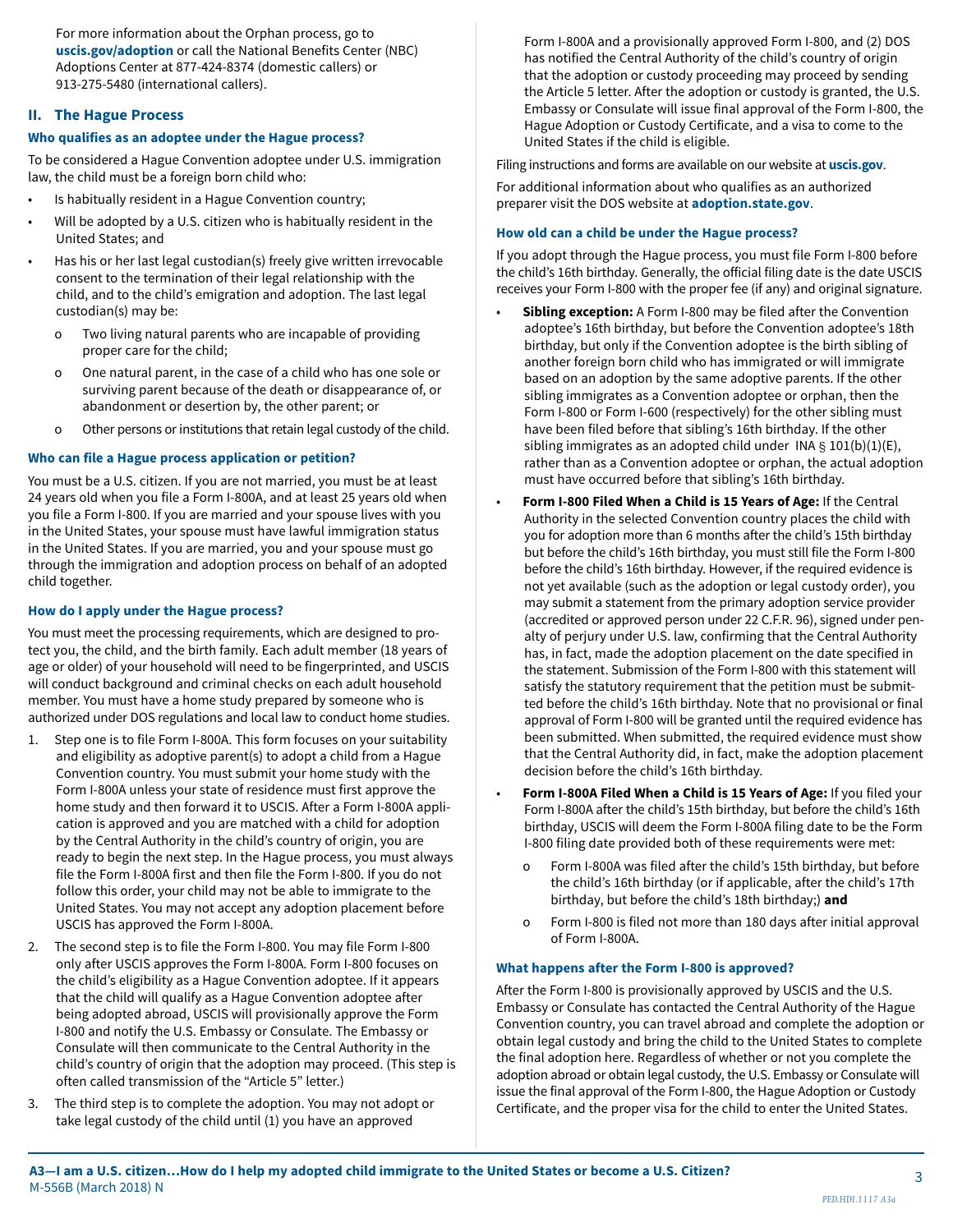- **IH-3 visa:** Generally, your child will automatically become a U.S. citizen when admitted to the United States with an IH-3 immigrant visa, provided that the child will reside in the United States in your legal and physical custody before reaching the age of 18. An IH-3 immigrant visa is generally issued if you and your spouse (if married) complete the final adoption before the child enters the United States. If eligible, the child should automatically receive a Certificate of Citizenship in the mail.
- **IH-4 Visa:** Generally, a child admitted with an IH-4 visa will acquire U.S. citizenship once the adoptive parents complete the adoption in the United States, provided that the child resides in the United States in the legal and physical custody of the adoptive parent(s) before reaching the age of 18. When the child is admitted to the United States, the child will be mailed a Permanent Resident Card. If the child later meets the conditions under INA § 320, including finalizing the adoption, the child will automatically acquire U.S. citizenship. You can then apply for a Certificate of Citizenship as proof of citizenship for your child using **Form N-600**[, Application for Certificate of](http://www.uscis.gov/n-600)  [Citizenship](http://www.uscis.gov/n-600) with fee. If the child is over 18 years of age when they are admitted to the United States or is otherwise not eligible for automatic U.S. citizenship, the child may apply for U.S. citizenship by filing **Form N-400**[, Application for Naturalization](http://www.uscis.gov/n-400) with fee, when they are eligible. For additional information about the Form N-400 naturalization process and eligibility requirements, please visit the [Citizenship Through Naturalization](http://www.uscis.gov/us-citizenship/citizenship-through-naturalization) page on our website.

For more information about the Hague process, go to **[uscis.gov/adoption](http://www.uscis.gov/adoption)** or call the National Benefits Center (NBC) Adoptions Center at 877-424-8374 (domestic callers) or 913-275-5480 (international callers).

#### **III. Family-Based Petition Process**

#### **Who qualifies as an adopted child (and not as an Orphan or Hague Convention adoptee)?**

If you adopted a child but did not go through the Orphan or Hague process, the child may be able to immigrate if you file [Form I-130, Petition](http://www.uscis.gov/i-130)  [for Alien Relative](http://www.uscis.gov/i-130), and you satisfy the following requirements before filing the Form I-130 Petition:

- The adoption was finalized before the child's 16th birthday (or the child's 18th birthday if you also adopted a birth sibling of the child and the birth sibling is immigrating either as an adopted child or orphan); and
- The child has been in your legal custody for at least 2 years, either before or after the adoption. Legal custody means you assumed responsibility for the child under the laws of the state and under the order or approval of a court of law or other appropriate government entity; and
- The child must have lived with you or your spouse (if you are married and the child was jointly adopted) for 2 years, either before or after the adoption. This generally means that you and the child shared the same principal home.

You do not need to have lived together with the child for two continuous years. You may add up multiple periods of time to meet the two year requirement. Additionally, if both spouses of a married couple adopted the child, either parent can meet the 2-year joint residence requirement (but you cannot split the requirement between both parents).

#### **Who can file a family-based Form I-130 Petition?**

Unlike the Orphan and Hague adoption process, U.S. citizens and LPRs may file Form I-130 to petition for an adopted child.

#### **How do I apply under the family-based petition process?**

After meeting all of these requirements listed above, you may file **Form I-130**, Petition for Alien Relative, for the child. Form I-130 can be filed with a USCIS Lockbox or with USCIS abroad based on the petitioner's place of residence. Please refer to the instructions on Form I-130 for mailing addresses. See **Guide A1**, I am a U.S. citizen - How Do I Help My Relative Become a U.S. Permanent Resident? or **Guide B1**, I am a permanent resident – How do I help my relative become a U.S. permanent resident?, for more information.

#### **Can I use the Form I-130, Petition for Alien Relative, if my adopted child is from a Hague Convention Country?**

Generally, a U.S. citizen parent who adopts a child from a Hague Convention country may not file a Form I-130, Petition for Alien Relative, if the Hague Convention applies to the adoption. A U.S. citizen parent may file a Form I-130 Petition for an adopted child from a Hague Convention country by showing the Hague Convention does not apply to an adoption in the following ways:

- For adoptions that take place in a Hague Convention country, the parent may jointly reside with the child outside the U.S. for two years while having legal custody; or
- For adoptions that take place in the U.S., the parent must show that the child is not habitually resident in the Hague Convention country of origin. The U.S. citizen parent may show the child is not habitually resident in the Hague Convention country by providing a statement from the Central Authority indicating that the Central Authority is aware of the child's presence in the United States and of the proposed adoption and has determined that the child is not habitually resident in that country. In cases where the written statement from the Central Authority in the child's country of origin is not obtained until after the adoption was finalized, you must submit an amended order, as well as the written statement from the Central Authority.

In cases where the U.S. citizen parent cannot obtain a statement under certain circumstances, the parent may still show the Hague Convention does not apply if the child entered the U.S. for a purpose other than adoption and established compelling ties to the U.S. prior to adoption. If the adoption order is issued after February 3, 2014, the parent must also show that notice of the adoption proceedings was provided to the Central Authority in a manner satisfactory to the court and that the Central Authority did not object to the proceedings.

#### **How can my adopted child become a U.S. citizen?**

If you are a U.S. citizen and the Form I-130 is approved, the Department of State will generally issue an IR-2 immigrant visa to your child. In general, if your adopted child is admitted to the United States with an IR-2 immigrant visa and is residing in the United States in the U.S. citizen parent(s) legal and physical custody before the child's 18th birthday, your child will automatically become a U.S. citizen. Your child will receive a Permanent Resident Card by mail and can then apply for a Certificate of Citizenship by filing a **Form N-600**[, Application for](http://www.uscis.gov/n-600)  [Certification of Citizenship](http://www.uscis.gov/n-600) with fee. However, if your adopted child did not automatically become a U.S. citizen (for example, because he or she was already 18 years old when he or she became an LPR), then your child may apply for naturalization, when eligible, using **[Form N-400](http://www.uscis.gov/n-400)**, [Application for Naturalization](http://www.uscis.gov/n-400) with fee. For additional information about the Form N-400 naturalization process and eligibility requirements, please visit the [Citizenship Through Naturalization](http://www.uscis.gov/us-citizenship/citizenship-through-naturalization) page on our website.

If your child is already in the United States, you may need to adjust his or her status to lawful permanent resident. For additional information on obtaining a lawful permanent residence card or green card visit the USCIS website **[uscis.gov/greencard](http://uscis.gov/greencard)**.